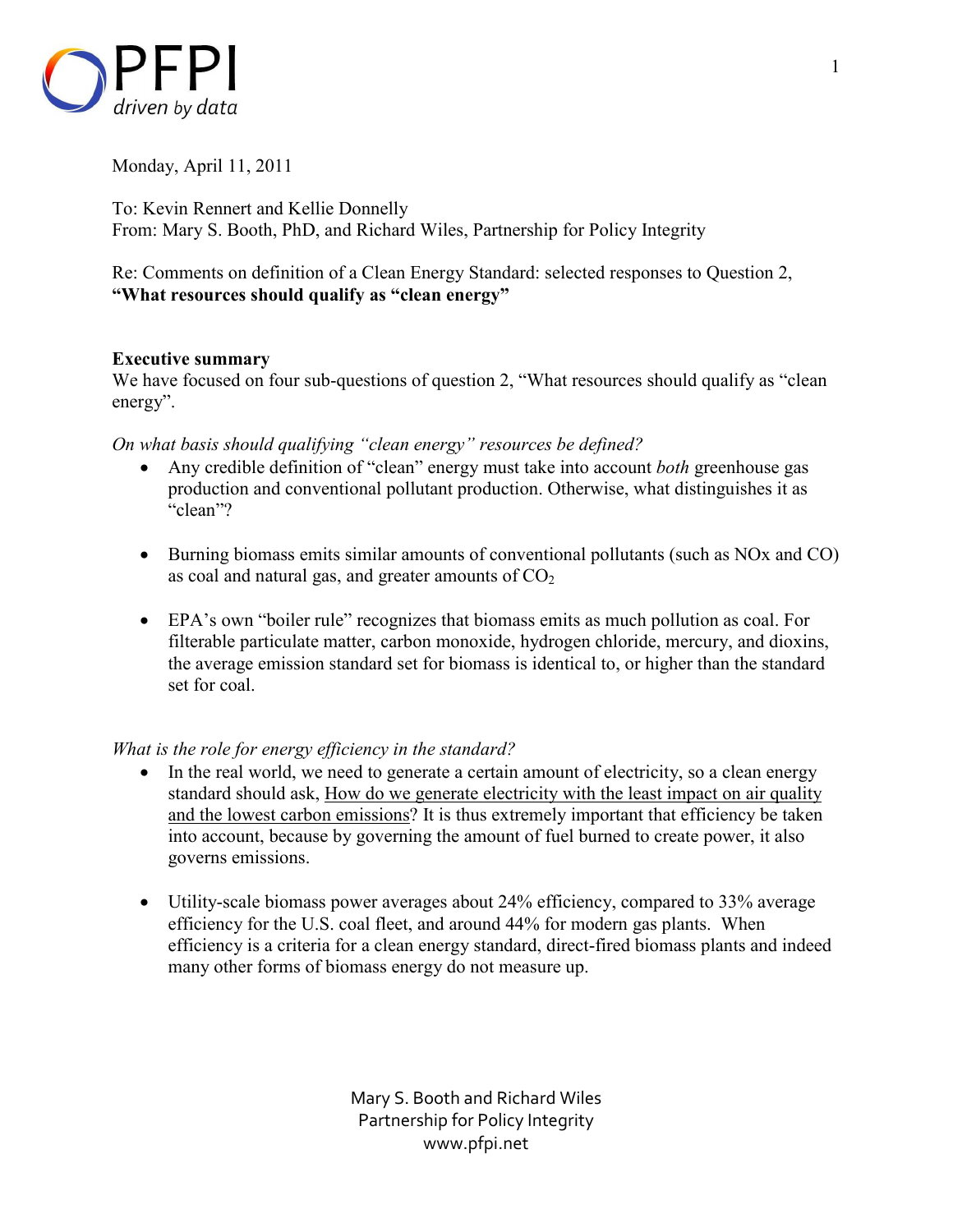## *Should retrofits or retirements of traditional fossil-fuel plants be included in the standard?*

- We confine our comments to the co-firing and re-firing of coal plants with biomass. Considerable data exist to demonstrate that adding just  $5 - 10\%$  biomass to the fuel stream can reduce overall plant efficiency by  $1 - 2\%$ . Completely re-firing coal plants with wood always results in a substantial decrease in plant capacity and a decrease in efficiency.
- Data from a proposal to co-fire biomass at the Killen coal plant in Ohio demonstrates that large increases in pollutant emissions can occur when biomass is co-fired with coal. The Killen plant proposes to co-fire 5% wood by heat content (amounting to over 8% by mass). This amounts to around 180,000 tons of wood per year, or the equivalent of the wood that could be produced by clearcutting about 2,050 acres of Ohio's forests per year.
- Replacing 5% of the Killen coal plant's heat input with biomass produces no improvement in criteria pollutant emissions (SOx, NOx, and PM). However it does produce large increases in carbon monoxide (150% increase), volatile organic compounds (126% increase), and organic hazardous air pollutants such as benzene (456% increase), formaldehyde (2,135% increase), and toluene (521% increase) (see http://www.pfpi.net/air-pollution-2 for data).

*Should the definition of "clean energy" account only for the greenhouse gas emissions of electric generation, or should other environmental issues be accounted for?*

- For ratepayers and taxpayers to willingly support development of clean renewable energy, it is incumbent on Congress to ensure that what is delivered is actually "clean" and "renewable".
- Biomass energy is not carbon neutral. New science demonstrates that net emissions from using whole trees for biomass are not only higher than from fossil fuels (especially natural gas), but that they remain so over years, decades, and even more than a century, even taking forest regrowth into account. Burning biomass increases greenhouse gas emissions.
- Forest cutting will increase to meet emerging biomass fuel demand. Even if the industry did only use "waste" forestry residues as fuel as is often claimed, co-firing this material and utilizing 50% of all the logging residues generated in the US (a generous estimate of availability) would replace only 1.7% of our current coal usage.
- Given the prevailing climate of fiscal conservatism, there is also a new climate of skepticism about "clean" energy claims. We expect that Congress would share our aim of ensuring that any new clean or renewable energy standard actually delivers what it promises. A technology that increases forest cutting, pollution emissions, and carbon emissions does not belong in a clean energy standard.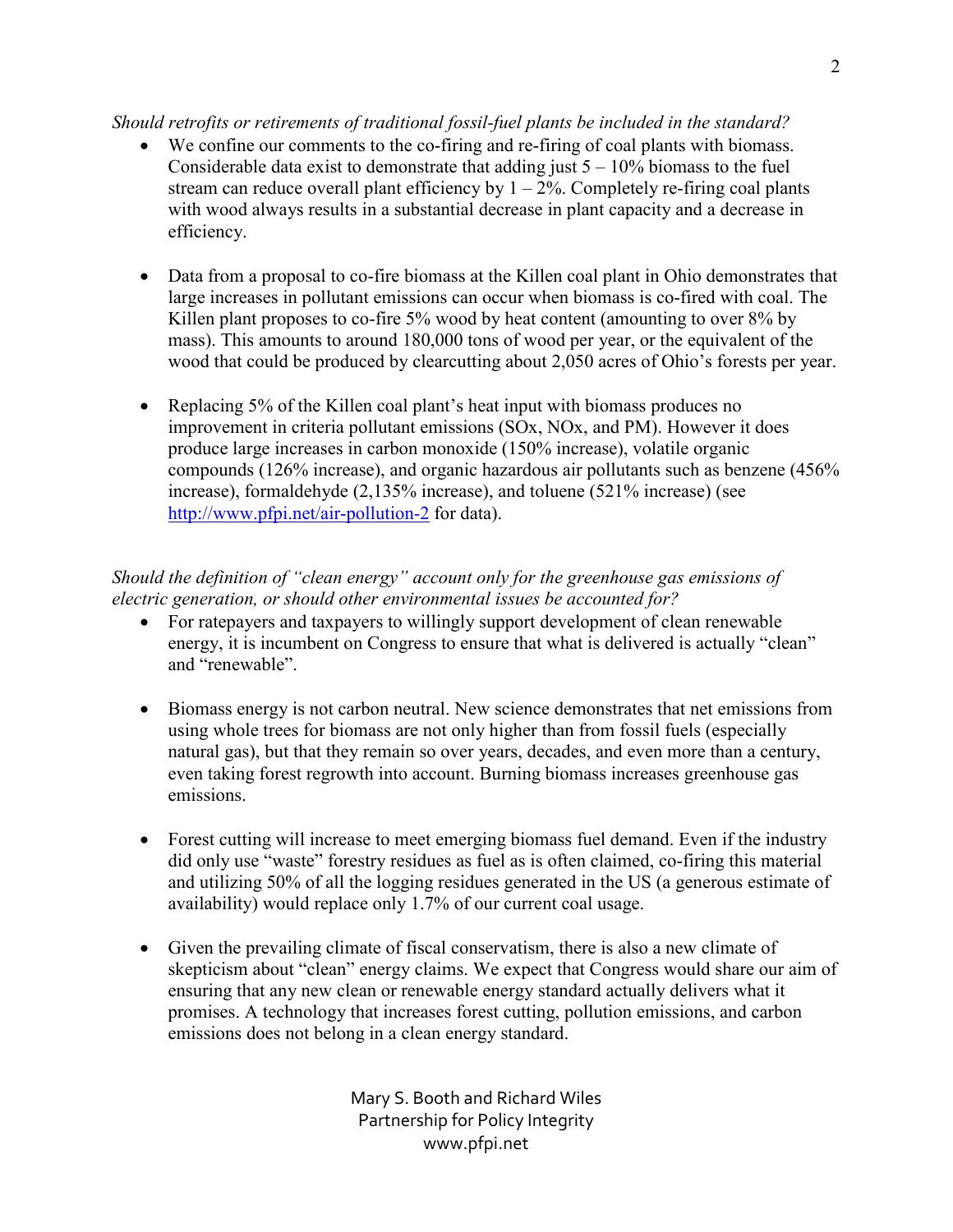**2. What resources should qualify as "clean energy"?** *On what basis should qualifying "clean energy" resources be defined?*

We submit these brief comments in response to a call from Senators Bingaman and Murkowski about the nature of Clean Energy Standard. We preface this by stating that we do not support a "clean" energy standard in lieu of a renewable energy standard; but we do support a renewable energy standard that ensures that the technologies promoted are actually "clean", meaning, they do not substantially add to greenhouse gas emissions and air and water pollution.

That being said, we will respond to the questions posed in the whitepaper about what a clean energy standard should include, focusing our objections to including biomass combustion in a clean energy standard.

Any credible definition of "clean" energy must take into account *both* greenhouse gas production and conventional pollutant production. Otherwise, what distinguishes it as "clean"?

We argue that most if not all forms of biomass energy utilizing the combustion of solid fuels should not qualify for the definition of "clean" energy. Burning biomass emits similar amounts of conventional pollutants (such as NOx and CO) as coal and natural gas, and greater amounts of CO2. Due to the low efficiency of biomass boilers and the inherent emissions from biomass, actual stack emissions of  $CO<sub>2</sub>$  from biomass facilities are 150% those of coal and greater than 300% those of natural gas. While modern pollution control technology can reduce the amount of conventional pollution emitted, but does nothing to control the amount of  $CO<sub>2</sub>$  emitted.

These numbers are not controversial. If anything, they are too conservative. Actual data from the air permit issued to the We Energies/Domtar biomass plant in Rothschild, WI, bear this out. The plant proposes to install two new boilers, one to burn biomass and one to burn natural gas. Comparing the emissions from the two boilers reveals that with the exception of nitrogen oxides, emissions from the biomass boiler are substantially greater than emissions from the natural gas boiler (the relatively high NOx rate from the Domtar gas boiler is likely due to its size and comparative lack of controls; NOx emission rates from the gas combustion turbine at the proposed Pioneer Valley Energy Center in Westfield, MA, would be 0.052 lb/mmbtu, about one quarter the rate at the Domtar plant gas boiler).

With the exception of  $CO<sub>2</sub>$  all pollutants are expressed on a heat input basis, meaning that if the rates were expressed on the basis of energy produced, a metric that takes into account boiler efficiency, the difference between emissions from the two boilers would be even greater.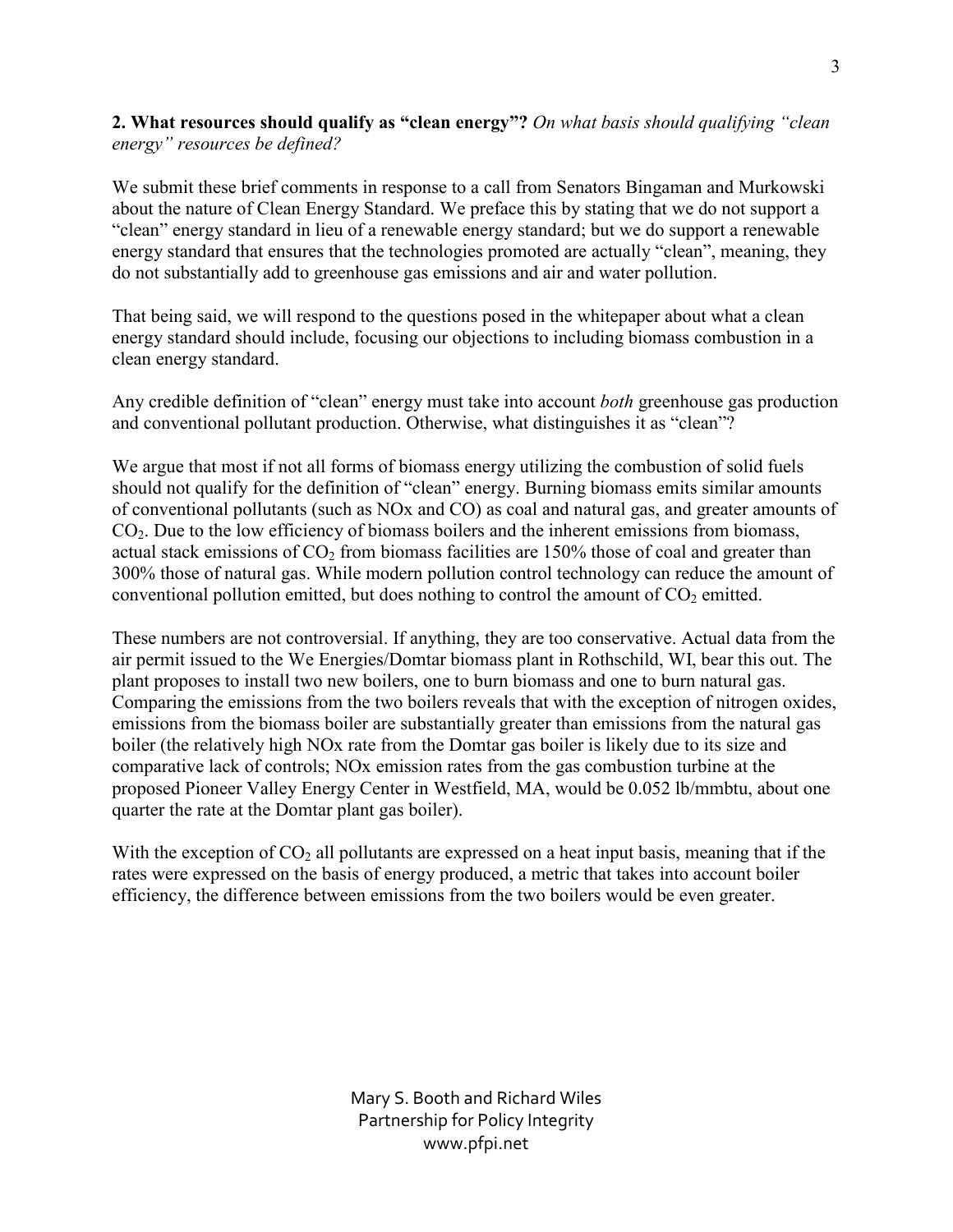| <b>Pollutant (emission rate)</b>           | <b>Natural gas</b> | <b>Biomass</b> | biomass as $\%$ |  |
|--------------------------------------------|--------------------|----------------|-----------------|--|
|                                            | boiler             | boiler         | natural gas     |  |
| total particulate matter (PM2.5; lb/mmbtu) | 0.0076             | 0.024          | 316%            |  |
| sulfur dioxide $(SO2; lb/mmbtu)$           | 0.0006             | 02             | 33333%          |  |
| nitrogen oxides (NOx; lb/mmbtu)            | 0.2                | 0.1            | 50%             |  |
| carbon monoxide (CO; lb/mmbtu)             | 0.06               | 0.12           | 200%            |  |
| volatile organic compounds (VOC; lb/mmbtu) | 0.06               | 0.12           | 200%            |  |
| carbon dioxide (CO2; lb/MWh)               | 508                | 3,050          | 600%            |  |

#### **Final air permit emission rates from new biomass and natural gas boilers to be installed at the Domtar/We Energies biomass plant in Rothschild, WI**

A Clean Energy Standard needs to go above and beyond the pollution emission standards set under EPA and state-level air pollution permitting, otherwise, there is nothing to distinguish any technology as being inherently "clean". In fact, even while setting new emission standards that are intended to reduce emissions, EPA's own "boiler rule" recognizes that biomass emits as much pollution as coal. The EPA standard essentially sets a single solid fuel standard for both biomass and coal, and includes permissible rates for filterable particulate matter (as opposed to total PM, as shown in the table above), hydrogen chloride (HCl), mercury, carbon dioxide, and dioxins/furans. In practically every case, even mercury, the average emission standard set for biomass is identical to, or considerably higher than (for carbon monoxide, and dioxins) the standard set for coal.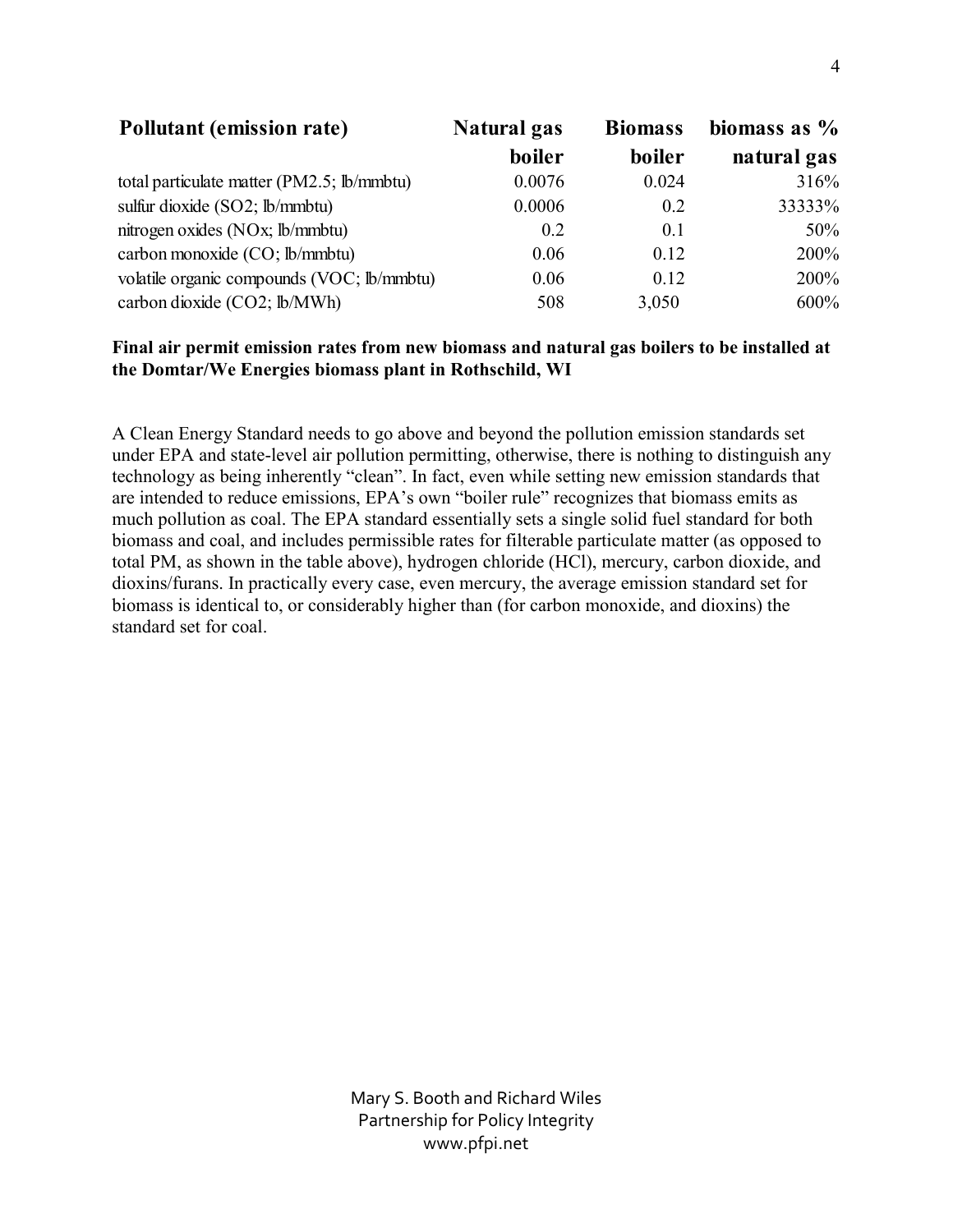|                                               | Particulate | Hydrogen | Mercury   | Carbon Monoxide | Dioxin/Furan      |
|-----------------------------------------------|-------------|----------|-----------|-----------------|-------------------|
| Subcategory                                   | Matter      | Chloride | (Hg)      | (ppm @3%oxygen) | $(TEQ)$ (ng/dscm) |
| Existing-CoalStoker                           | 0.039       | 0.035    | 4.6E-06   | 270             | 0.003             |
| Existing - Coal Fluidized Bed                 | 0.039       | 0.035    | 4.6E-06   | 82              | 0.002             |
| Existing-Pulverized Coal                      | 0.039       | 0.035    | 4.6E-06   | 160             | 0.004             |
| Existing -Biomass Stoker/other                | 0.039       | 0.035    | 4.6E-06   | 490             | 0.005             |
| Existing - Biomass Fluidized Bed              | 0.039       | 0.035    | 4.6E-06   | 430             | 0.02              |
| Existing-Biomass Dutch Oven/Suspension Burner | 0.039       | 0.035    | 4.6E-06   | 470             | 0.2               |
| <b>Existing -Biomass Fuel Cells</b>           | 0.039       | 0.035    | 4.6E-06   | 690             | $\overline{4}$    |
| Existing-Biomass Suspension/Grate             | 0.039       | 0.035    | 4.6E-06   | 3,500           | 0.2               |
| Existing-Liquid                               | 0.0075      | 0.00033  | $3.5E-06$ | 10              | 4                 |
| Existing – Gas2 (OtherProcess Gases)          | 0.043       | 0.0017   | $1.3E-05$ | 9               | 0.08              |
| Existing-non-continental liquid               | 0.0075      | 0.0003   | 7.8E-07   | 160             | 4                 |
| New - Coal Stoker                             | 0.0011      | 0.0022   | 3.5E-06   | 6               | 0.003             |
| <b>I</b> New - Coal Fluidized Bed             | 0.0011      | 0.0022   | 3.5E-06   | 18              | 0.002             |
| New - Pulverized Coal                         | 0.0011      | 0.0022   | 3.5E-06   | 12              | 0.003             |
| New - Biomass Stoker                          | 0.0011      | 0.0022   | $3.5E-06$ | 160             | 0.005             |
| New - Biomass Fluidized Bed                   | 0.0011      | 0.0022   | $3.5E-06$ | 260             | 0.02              |
| New - Biomass Dutch Oven/Suspension Burner    | 0.0011      | 0.0022   | $3.5E-06$ | 470             | 0.2               |
| New - Biomass Fuel Cells                      | 0.0011      | 0.0022   | $3.5E-06$ | 470             | 0.003             |
| New - Biomass Suspension/Grate                | 0.0011      | 0.0022   | $3.5E-06$ | 1,500           | 0.2               |
| New-Liquid                                    | 0.0013      | 0.0031   | $2.1E-07$ | 3               | 0.002             |
| New-Gas 2 (Other ProcessGases)                | 0.0067      | 0.0017   | 7.9E-06   | 3               | 0.08              |
| New-non-continental liquid                    | 0.0013      | 0.0032   | 7.8E-07   | 51              | 0.002             |

## **Major source "boiler rule" emission standards from EPA (as lb/mmbtu for PM, HCl, and mercury).**

Thus, EPA's own data and standards acknowledge that biomass and coal have comparable emissions. We do not endorse inclusion of coal in a clean energy standard, and neither do we endorse inclusion of biomass combustion, which is by EPA's own standards required to be no cleaner than coal.

## **2. What resources should qualify as "clean energy"?** *What is the role for energy efficiency in the standard?*

We assume that some combustion-based generation will be included in any "clean" energy standard that emerges from this process. If this is the case, it is extremely important that efficiency be taken into account, because by governing the amount of fuel burned to create power, it also governs emissions. In the real world, we need to generate a certain amount of electricity, so a clean energy standard should ask, How do we generate electricity with the least impact on air quality and the lowest carbon emissions?

Utility-scale biomass power averages about 24% efficiency, compared to 33% average efficiency for the U.S. coal fleet, and around 44% for modern gas plants. This discrepancy, combined with the fact that burning biomass produces comparable amounts of conventional pollution and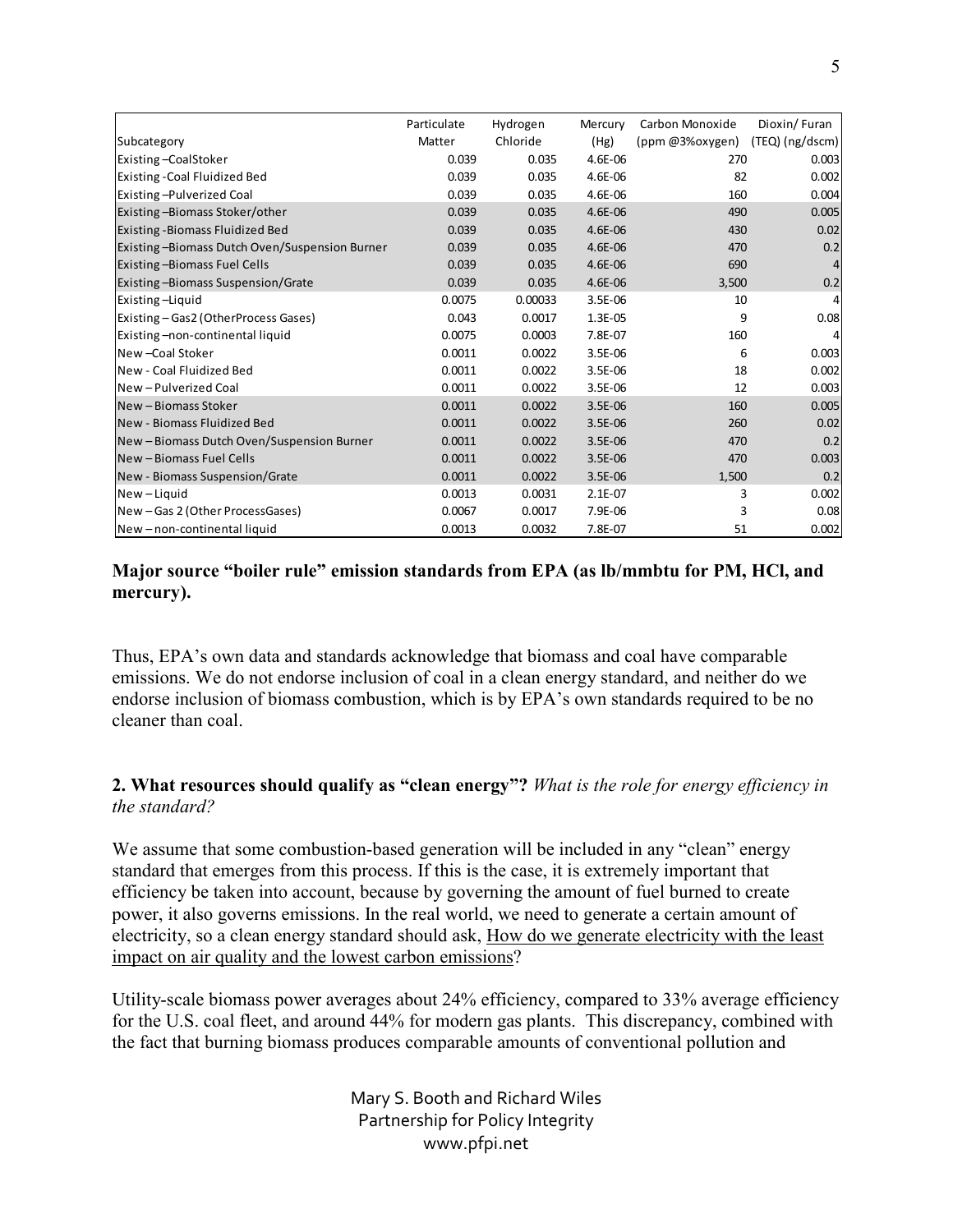carbon dioxide as coal, means that per unit energy produced, biomass is as polluting or more polluting than coal, and vastly more polluting than natural gas.

When efficiency is a criteria for a clean energy standard, direct-fired biomass plants and indeed many other forms of biomass energy do not measure up.

## **2. What resources should qualify as "clean energy"?** *Should retrofits or retirements of traditional fossil-fuel plants be included in the standard?*

We confine our comments to the co-firing and re-firing of coal plants with biomass, which is often advertised as a way to reduce the emissions of coal.

There is a reason that our civilization stopped using wood and switched to coal and oil. Wood is about 50% water by mass, and its chemical makeup is not energy dense, meaning that you need substantially more of it by mass than you do of fossil fuels to generate an equivalent amount of energy. Proposals to co-fire or re-fire coal plants with wood are therefore quite literally a step into the past that ignore physical realities and substantially increase the mass of fuel that must be transported to a facility.

There are a number of consequences of adding biomass to coal. Considerable data exist to demonstrate that adding just  $5 - 10\%$  biomass to the fuel stream can reduce overall plant efficiency by  $1 - 2\%$ . Completely re-firing coal plants with wood always results in a substantial decrease in plant capacity and a decrease in efficiency.

Theoretically, because wood contains less sulfur than coal, adding biomass can indeed reduce emissions of sulfur dioxide from coal plants, but this reduction is slight in light of what can be accomplished with installation of modern pollution control equipment. Meanwhile, emissions of other pollutants can increase significantly. Data from an actual proposal to co-fire biomass at the Killen coal plant in Ohio demonstrates this. The Killen plant proposes to co-fire 5% wood by heat content (amounting to over 8% by mass). This amounts to around 180,000 tons of wood per year, or the equivalent of the wood that could be produced by clearcutting about 2,050 acres of Ohio's forests per year.

Replacing 5% of the Killen coal plant's heat input with biomass produces no improvement in criteria pollutant emissions (SOx, NOx, and PM) with the exception of a negligible decrease in lead emissions. It does, however, produce large percentage increases in carbon monoxide (150% increase), volatile organic compounds (126% increase), and organic hazardous air pollutants such as benzene (456% increase), formaldehyde (2,135% increase), and toluene (521% increase) (see http://www.pfpi.net/air-pollution-2 for data). It bears repeating that these increases (verified by the plant's own test-firing data) result from adding just 5% heat input from biomass and continuing to burn 95% coal.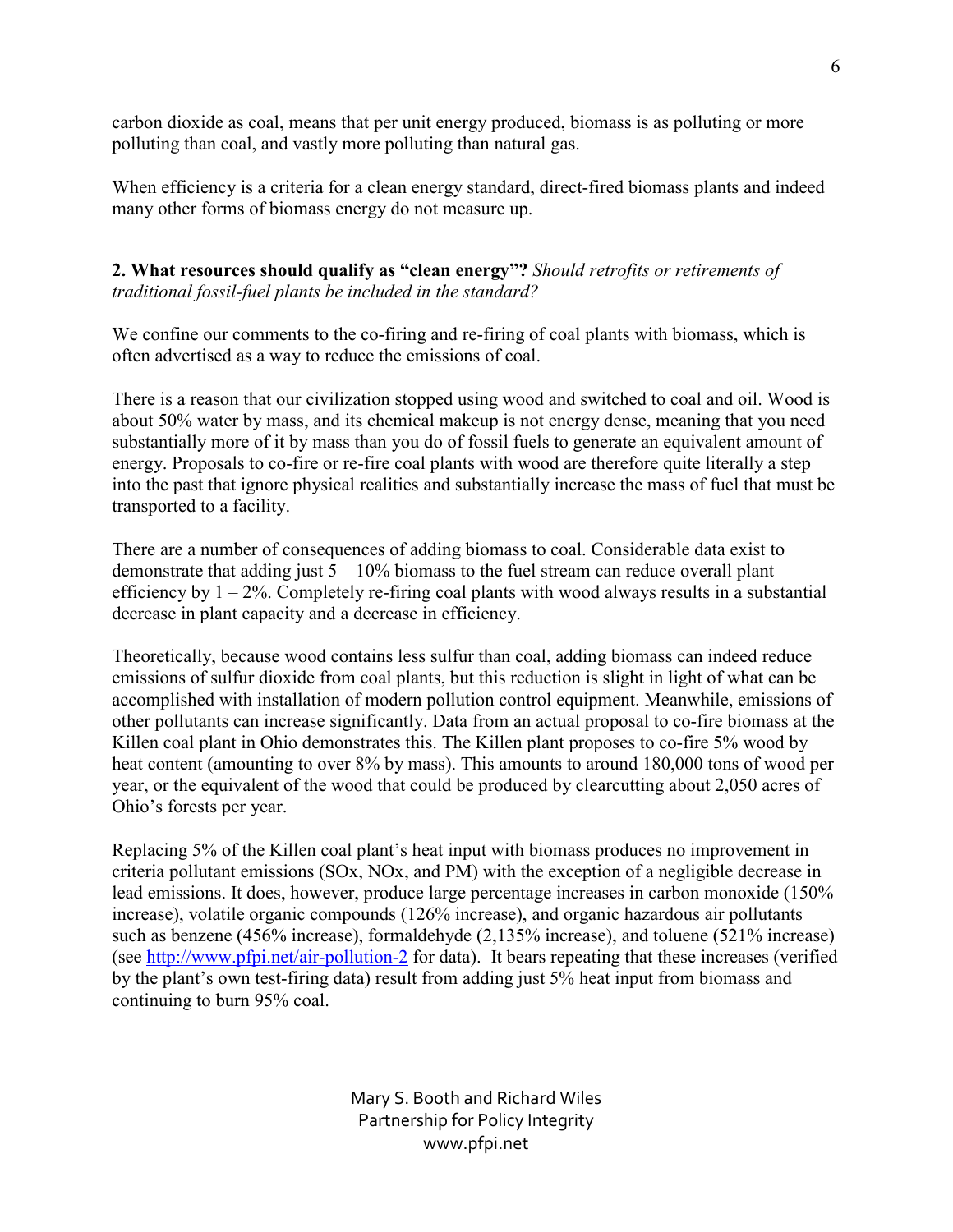**2. What resources should qualify as "clean energy"?** *Should the definition of "clean energy" account only for the greenhouse gas emissions of electric generation, or should other environmental issues be accounted for?*

The definition of clean energy should include, but not be limited to greenhouse gas emissions. As described above, biomass electricity generation plants emit more of many criteria and hazardous air pollutants than do coal fired plants of comparable size. In addition, fueling these plants present a major threat to forests, because at the scale proposed, there is not other available fuel than whole trees.

There is already a rush to build biomass facilities underway in response to state-level renewable energy standards and federal incentives. The financial incentives (renewable energy credits; federal energy tax production credits; eligibility for stimulus funds that reimburse 30% of facility development costs) – amount to millions of dollars in ratepayer and taxpayer money per facility, per year. For these ratepayers and taxpayers to willingly support development of clean renewable energy, it is therefore incumbent on Congress to ensure that what is delivered is actually "clean" and "renewable".

No matter what the prevailing political discourse states, the fact is that atmospheric  $CO<sub>2</sub>$  is increasing, and this is disrupting the climate. It is therefore ironic, given that biomass energy facilities emit so much more  $CO<sub>2</sub>$  than even coal facilities, that biomass energy should have been treated as "carbon neutral" on the thin premise that these biogenic emissions don't matter – that they would be produced "anyway" in the course of waste decomposition, or that they will be "resequestered" after release by new forest growth (for a detailed explanation of the historic reasoning behind biomass carbon accounting, see http://www.pfpi.net/carbon-emissions).

New science demonstrates that even if these two premises are true, net emissions from using whole trees for biomass are not only higher than from fossil fuels (especially natural gas), but that they remain so over years, decades, and even more than a century, even taking forest regrowth into account.

Further, the amounts of biomass needed to provide even a small fraction of the power consumed in the United States are unacceptably high. To meet emerging demand, forest harvesting must increase. Nationally, the more than 115 "standalone" biomass plants planned to come on line in the next three years will burn around 55 million tons of wood, or the equivalent of about 650,000 clear-cut acres per year by 2014, assuming average forest biomass per acre in the US. An unknown amount of wood will be required for co-firing in coal plants, with estimates for Ohio alone, where the State's Public Utilities Commission has approved over 2,100 MW of biomass power, of about 20 million tons of wood required for fuel annually. Wood demand from new and proposed wood pellet production facilities represents about another 20 million tons a year, and wood demand for liquid biofuels represents another 10 million tons per year, for a combined "clearcut equivalent" of about 1.2 million acres per year to meet emerging biomass energy wood demand nationally.